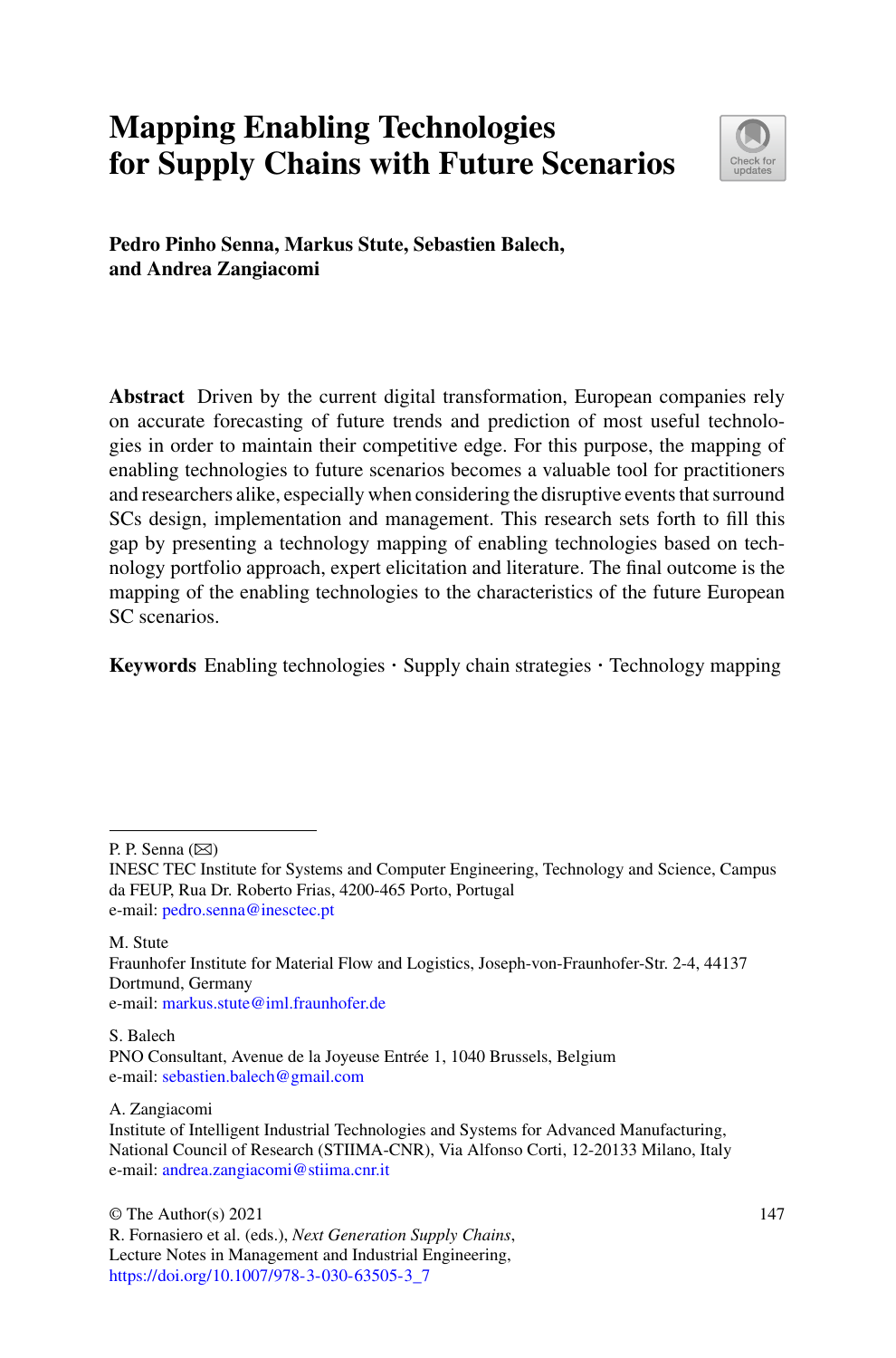### **1 Introduction**

On recent years, great attention has been given to robotics, Artificial Intelligence (AI), computer science, big data and other digital technologies (Lee et al. [2014;](#page-17-0) Mosterman and Zander [2016;](#page-17-1) Khorram et al. [2017\)](#page-17-2). These technologies are changing the discrete manufacturing, process and logistics & distribution industrial sectors. Some recent attempts have been done to shed light on their application regarding the SC level, such as: (a) link between Industry 4.0 and lean production (Buer et al. [2018\)](#page-17-3); (b) importance of Internet of Things (IoT) on SC management; (c) the impact of 3D printing on SC processes and performances (Liu et al. [2014;](#page-17-4) Oettmeier and Hofmann [2016;](#page-18-0) Li et al. [2017\)](#page-17-5); and, (d) the change in short-term SC scheduling in smart factories (Ivanov et al. [2016\)](#page-17-6).

These technologies have the potential to revolutionise operations and SC management (Brennan et al. [2015;](#page-17-7) Holmström et al. [2016;](#page-17-8) Rüßmann et al. [2015\)](#page-18-1) by focusing on future customer demands, effective resource management and data generation and exchange. This will enable the creation of a product, or delivering a service, in a faster, cheaper, more efficient and more sustainable fashion. Companies are making increasing efforts to improve their own processes. Nevertheless, currently more than ever, it is important to "open the doors" and have an integrated approach with upstream and downstream supply chains (SC) bearing new strategies as well as appropriate technological support.

Considering the growing relevance of technologies for SC and specially their large and broad expected impact, this chapter aims at: (1) mapping the enabling technologies with the SC of the future scenarios which were identified and discussed in Stute et al. [\(2020\)](#page-18-2) and, (2) mapping the technologies that are expected to contribute to the SC strategic dimensions. This was achieved using the technology mapping methodology, based on the technology portfolio approach and the use of Table Management Tool, expert elicitation, and through literature review.

SC competitiveness is determined by several key factors such as selection of raw materials, SC partners, choice of markets and service offering strategies and technology. Therefore, these factors have crucial implications on the development and improvement of SC performance (mostly linked to enhancements of agility, transparency, reliability and sustainability). These implications support the choice of different enabling technologies aimed at distinct SC strategies, thus providing the technology mapping presented as the result of this chapter.

The chapter has the following structure. The methodology used is presented in Sect. [2.](#page-2-0) The technology mapping for each specific future SC scenario is detailed in Sect. [3.](#page-3-0) The overview of the technology mapping is presented in Sect. [4,](#page-5-0) and the conclusions are portrayed in Sect. [5.](#page-15-0)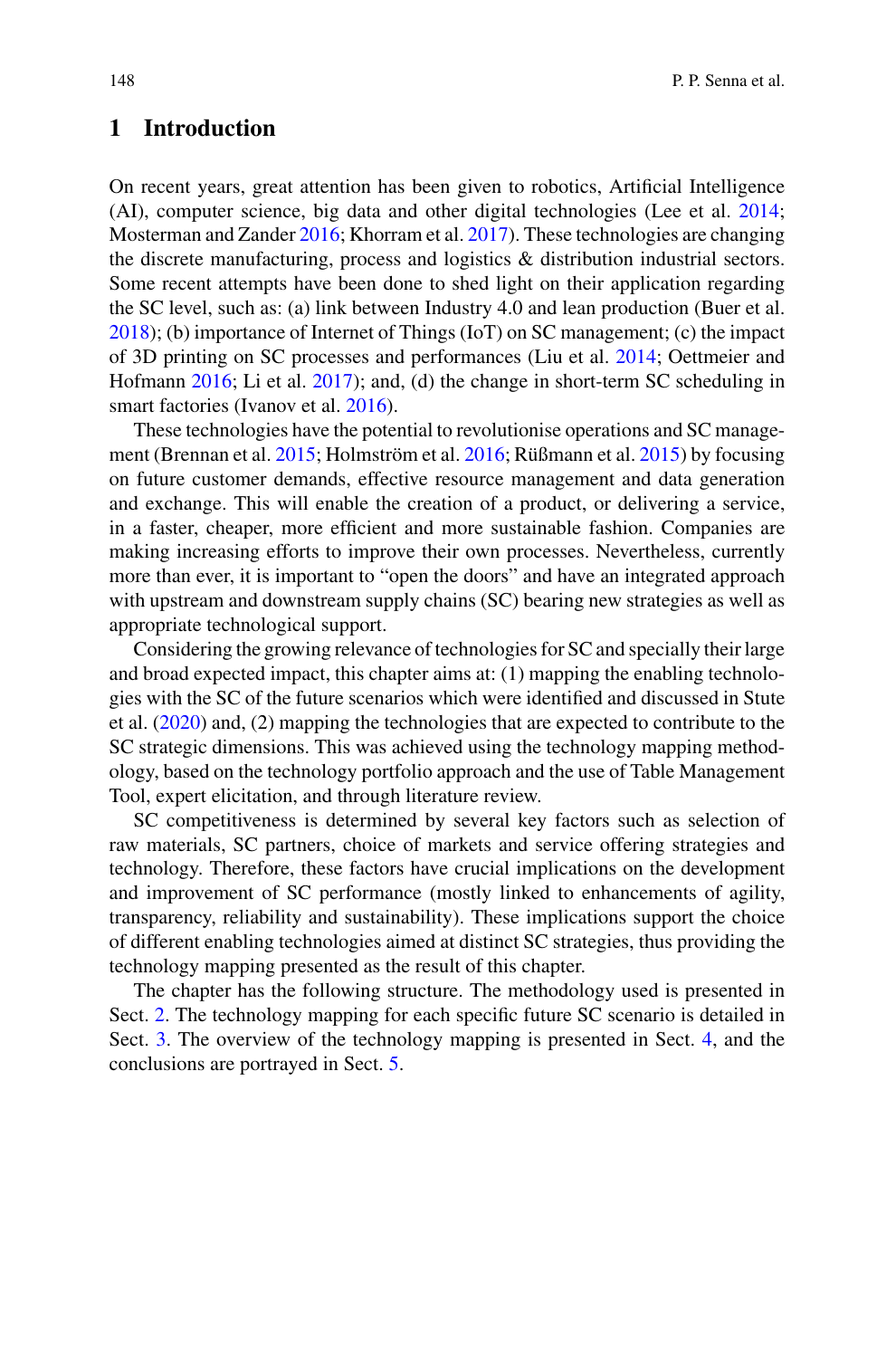#### <span id="page-2-0"></span>**2 Methodology**

Technology management research field, which encompasses technology foresight and technology forecasting research, can be organized with respect to the use of technology in business strategies and operations. This entails the connection between engineering, science and management disciplines focused on development and implementation of technological capabilities for accomplishing strategic and operational objectives (Council [1987\)](#page-17-9). It is, therefore, a merge between operations management and industrial technology, with activities aimed at production and operations management, project management, quality control and general management principles (ATMAE—The Association of Technology [2009\)](#page-16-0).

Technology mapping methodologies are part of technology foresight research (Chen et al. [2012;](#page-17-10) Gudanowska [2016\)](#page-17-11), and are the focus of this chapter, which aims to describe the methodological stages for achieving the intended mapping of enabling technologies onto the SC strategies of future scenarios. Therefore, these technology mapping methodologies are discussed in more detail on subsections below, first through a brief introduction of the concept and overview of technology foresight, followed by the detailed stages required on technology mapping methodologies, while also presenting the methodological framework used in this chapter.

The overall scheme highlighting the main steps to achieve the intended results can be observed in Fig. [1.](#page-2-1)



<span id="page-2-1"></span>**Fig. 1** Methodological framework for this study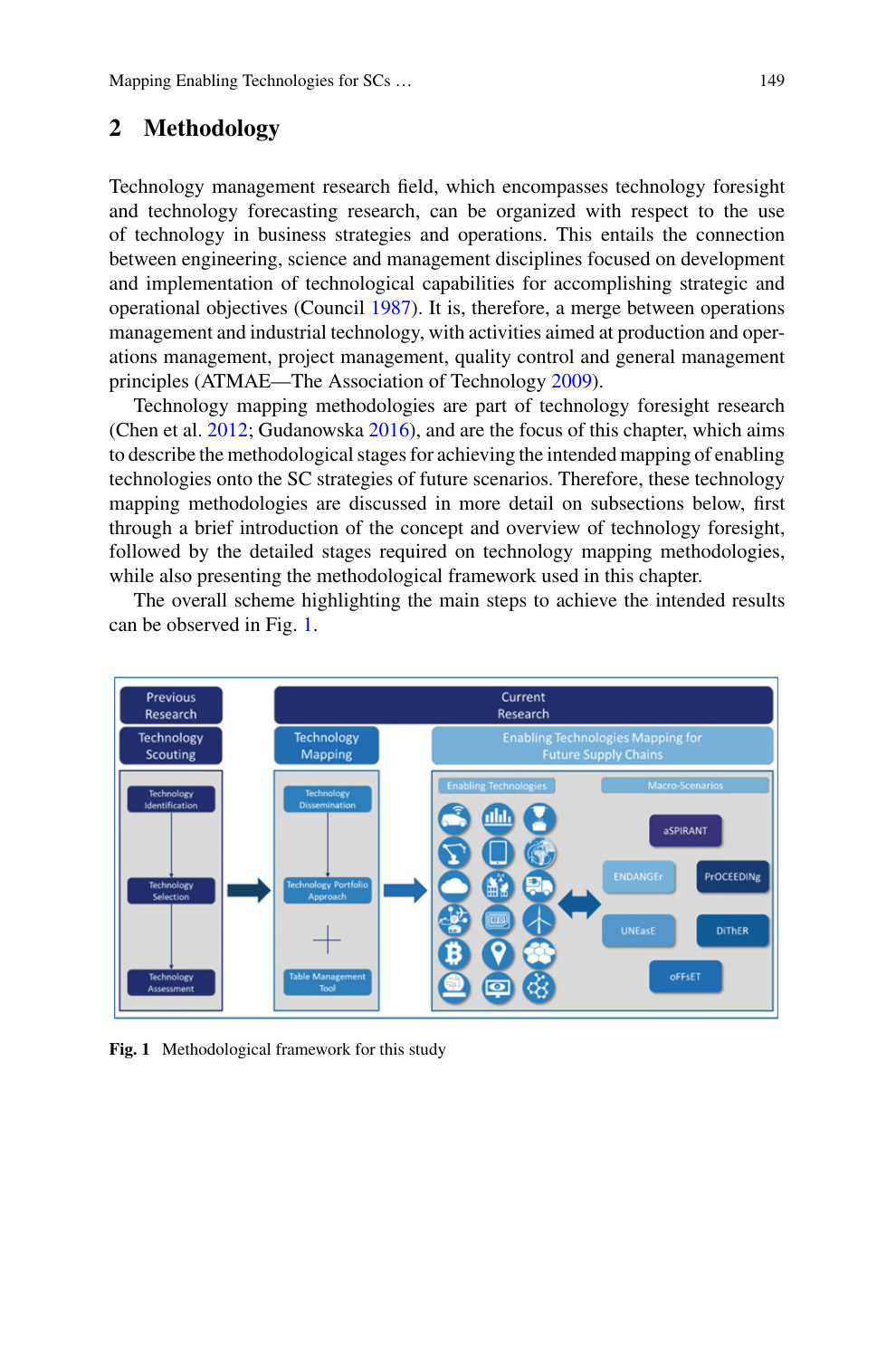### <span id="page-3-0"></span>*2.1 Technology Foresight—Concept and Overview*

The main assumption of technology foresight is the presence of interested stakeholders' groups aimed at taking meaningful action and being open minded to innovative ideas (Gudanowska [2016\)](#page-17-11). In other words, foresight is an attempt at linking observations of shift dynamics with current decision-making and indicating possible development schemes for a future state beforehand (Warnke and Heimeriks [2008\)](#page-18-3). Hence, a research can be characterized inside the technological foresight research area whenever the goal is the development of technological solutions or needs, incurring on the development of that research area.

Methods used for technology foresight are vast within a specialized literature (Porter [2010\)](#page-18-4), such as workshops, technology watch, bibliometrics, surveys, growth curve modelling, requirements analysis, quantitatively based scenarios, Data Envelopment Analysis (DEA) and trend impact analysis. Since technology management and technology foresight belong to the field of strategic decision-making, they involve the use of prioritization methods, which may facilitate decision-making based on different alternatives or on different scenarios and strategies, as in this research (Gudanowska [2016\)](#page-17-11). Technology scouting and mapping are methodologies belonging to the technology foresight research field, and are complementary to each other with the common goal to portray technologies for a given activity, process and/or objective (Gudanowska [2014,](#page-17-12) [2016\)](#page-17-11).

Scientific literature breaks the process of technology mapping into phases, or functions, with a general agreement of requiring at least four of these functions: Technology Identification (TI), Technology Selection (TS), Technology Assessment (TA) and Technology Dissemination (TD; Rohrbeck et al. [2006\)](#page-18-5). TI, TS and TA functions have been presented in Stute et al. [\(2020\)](#page-18-2), in the scouting of 18 enabling technologies (Arasti and Moghaddam [2010;](#page-16-1) Rohrbeck et al. [2006\)](#page-18-5).

## *2.2 Technology Mapping*

Technology mapping allows for a qualitative analysis of technologies and to examine analogies among them. On this perspective, it is important that these analyses take place with the same rigor as the structured approach to collect information about each technology, and aim towards presenting a justified image of their current and future states (Roper et al. [2011\)](#page-18-6). Therefore, this methodology should favour an analytic work focused at expanding the gathered knowledge while making its interpretation easier, in order to distinguish such method from a simple review and record of the data on technologies (Gudanowska [2016\)](#page-17-11).

In order to establish technological development trends, it is essential to determine the current state of technology development and the elements related to such technology. Bearing this goal in mind, accounting for the evolution of technological foresight research based on future-oriented technology analysis is crucial (Cagnin et al.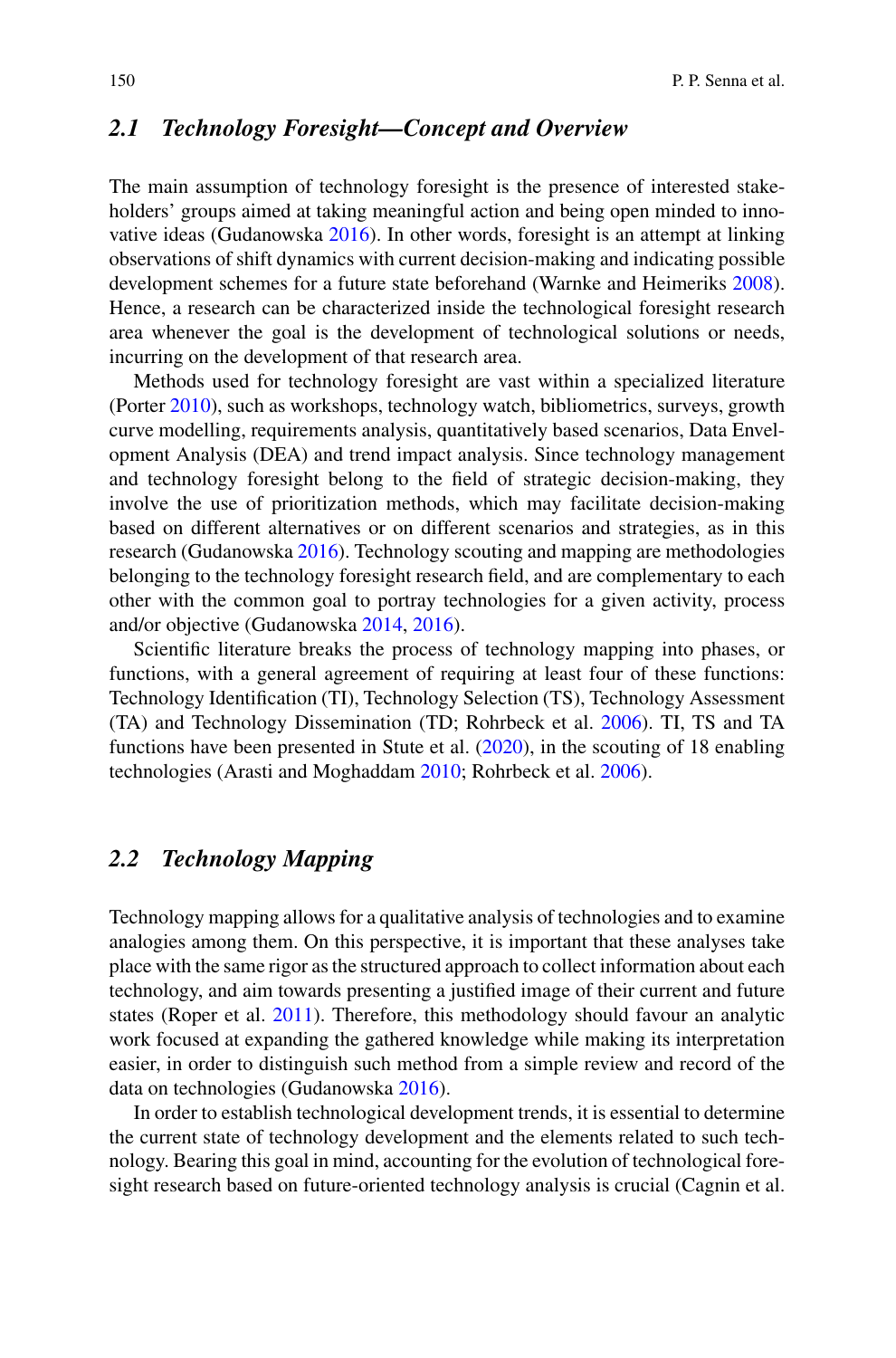[2013\)](#page-17-13). The switch from foresight research to general future analysis to technology focus on future analysis is the basis for diagnostic activities. Technology mapping stands under this new vision of technology foresight among other methods, bearing applications that enhance the process of technology identification and gather most knowledge regarding distinguished technologies, which are used in the technology selection process (Gudanowska [2016\)](#page-17-11).

Technology mapping usually focuses on a sector or an area, being a convenient method for identifying technologies when various firms or industries with different characteristics are considered, as well as multiple products/services for a large number of customers (Khalil [2000\)](#page-17-14). As depicted previously, technology mapping methodology has a four-phase methodological approach for achieving a well-devised Technology Strategy Formulation (Arasti and Moghaddam [2010;](#page-16-1) Gudanowska [2016;](#page-17-11) Rohrbeck et al. [2006\)](#page-18-5). This chapter focuses on the fourth and final phase of the methodological route of technology mapping, known as Technology Dissemination (TD); (Rohrbeck et al. [2006\)](#page-18-5). For the purposes of this research, TD's objective is to provide the combination of the identified enabling technologies with the SC strategies and future scenarios in an overview fashion that is useful for companies when adapting to the different contexts and SC strategies.

It is important to stress that the TD phase is a high level stage of the methodological approach for technology mapping. Among others, the methodologies within the technology portfolio approach were considered adequate for this study due to their objective being the cross-referencing of technologies and dimensions for specific conditions (Rohrbeck et al. [2006;](#page-18-5) Phaal et al. [2006\)](#page-18-7). From these, the approach based on Table Management Tool was selected, with the intention to achieve the final technology mapping and to be consistent with the methodology used for establishing the enabling technologies depicted in Stute et al. [\(2020\)](#page-18-2) of this book (Phaal et al. [2006\)](#page-18-7).

The table management tool herein used aims to provide information on the combination between technologies and the SC future scenarios or strategies (Phaal et al. [2006\)](#page-18-7). For this purpose, the axes were divided into a number of distinct and specific categories, which, when combined with expert elicitation techniques, permit precise mapping of enabling technologies considering the future scenarios' characteristics and the strategies envisioned for the particular contexts. In our case, we have first mapped the technologies according to the scenario's strategic dimensions, which are: products and services; sourcing and distribution; supply chain configuration; manufacturing systems; sales channels; and sustainability. The scenario's technology mapping derived in this step represents the technological evaluation of each future scenario based on its characteristics, and the related level of adoption of the enabling technologies applied and it has been defined as the scenario technology profile. After this, the different scenario technology profiles were used for a cross-scenario comparison, depicted in Sect. [4,](#page-5-0) which enabled to classify the profiles, according to their technological level into four different categories: (a) digital masters—wide adoption of most, if not all, enabling technologies; (b) tech fashionistas—reasonable adoption of multiple enabling technologies; (c) tech beginners—low adoption of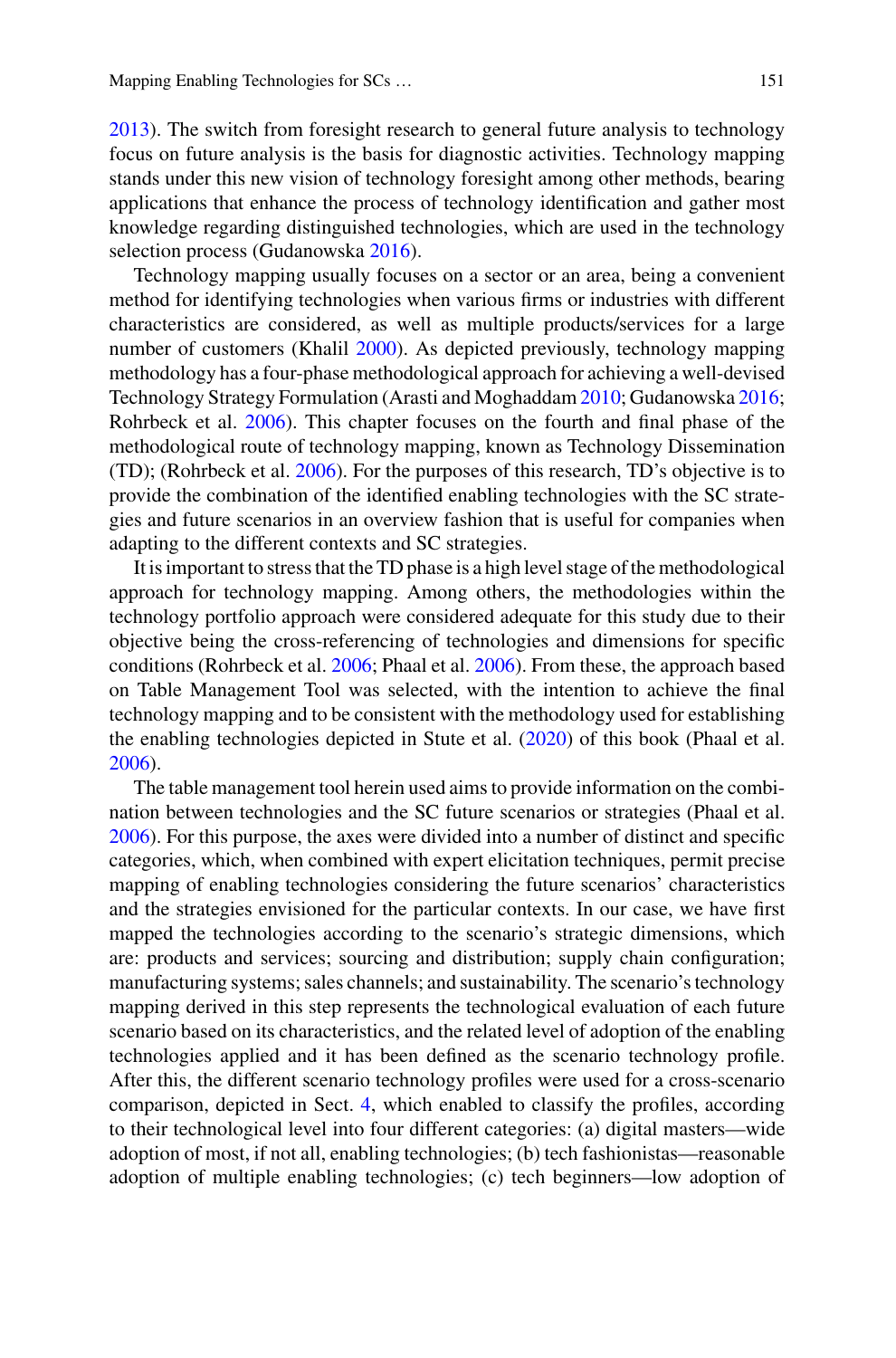

<span id="page-5-1"></span>**Fig. 2** Structure of technology mapping table for specific future scenario

enabling technologies; (d) tech conservatives—very low, if any, adoption of enabling technologies.

Overall, six tables, one for each future scenario, were prepared following the structure depicted in Fig. [2.](#page-5-1) The inputs used for the expert elicitation and combinatorial work were: (i) the 18 identified enabling technologies, as presented in Stute et al. [\(2020\)](#page-18-2); and (ii) the characteristics of the future SC scenarios depicted in Sardesai et al. [\(2020\)](#page-18-8)—considering the strategic dimensions and SC strategies (identified in Barros et al. [2020\)](#page-17-15).

The results of the technology mapping done for each future scenario are shown in the following section.

## <span id="page-5-0"></span>**3 Technology Mapping for the Supply Chains of Future Scenarios**

The methodology abovementioned was applied to each of the future scenarios and is depicted separately on the following subsections. The paragraphs describe the mapping of technologies on the basis of each scenario's characteristics and are depicted according to the scenario's strategic dimensions previously mentioned.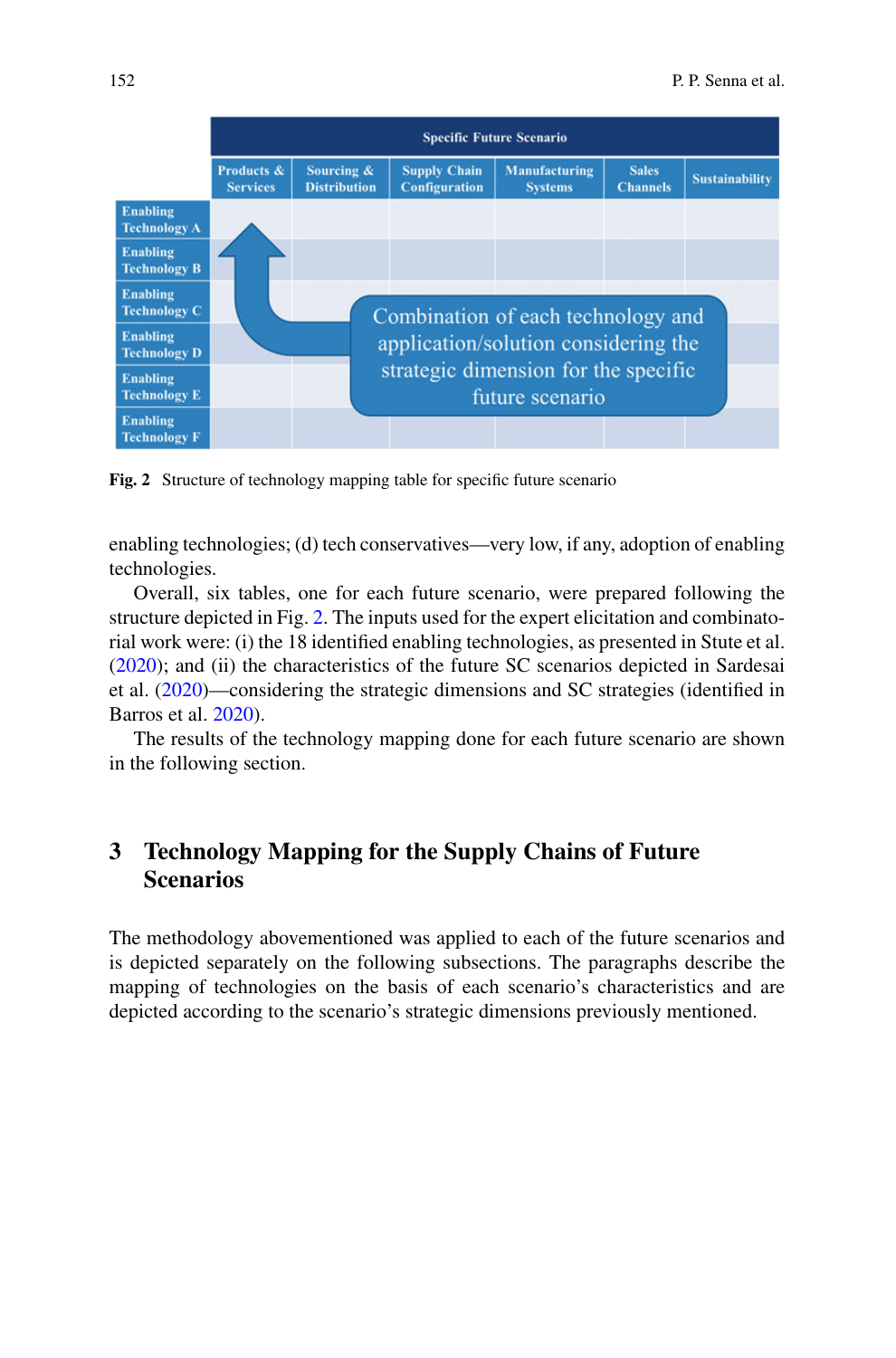# *3.1 Technologies for the Supply Chains of Scenario "aSPIRANT"*

In the "aSPIRANT" scenario, cyber-physical SC networks, heterogeneous nature of sourcing operations, and new market-shaping business models will require development and application of intelligent, complex, interdependent, and end-to-end technology solutions for the SC.

The "aSPIRANT" scenario displays a SC with low uncertainty in demand, while the supply is associated with the predictability of market fluctuations regarding products and services provided. In this sense, advanced technologies that optimize the responsiveness, reliability, and transparency/traceability performance-attributes of SC organizations are considered of crucial importance at the production level. Examples of these advanced technologies include: Artificial Intelligence (e.g. machine learning, deep learning), Data Science (e.g. Big Data Analytics), Autonomous Transport Systems (e.g. drones), and converged usage of heterogeneous technologies, combining industrial IoT connectivity systems, artificial intelligence, and collaborative/autonomous robotics. In the scenario context, digital lean manufacturing systems, allowing for high volume and low complexity production processes, need to be supported and maintained along with enabling technologies.

Moreover, efficient integration of digital technologies (automated control systems, industrial connectivity solutions, and information-tracking systems) with energy and waste management infrastructures of manufacturing facilities will be highly important in the effort to improve on-demand energy supply for production facilities and to minimize waste volume in an eco-friendly manner. In this context, the complementarity of digital technologies depicted on this SC scenario enhance operational scalability and servitisation ecosystem of manufacturing facilities.

As for the business process management in sourcing and distribution, integration of intelligent encrypted contract solutions, cloud-based Business Process as a Service (BPaaS), Platform as a Service (PaaS) and Software as a Service (SaaS), and predictive data analytics into procurement organizations will increase SC agility and decrease operational/transactional costs. Furthermore, to build omnichannel excellence, procurement organizations are required to find smart implementation techniques of servitisation technologies, while leveraging Artificial Intelligence with industrial IoT and high-performance computing solutions. In addition, location technologies will be useful for tracking and traceability of goods and shipments, being capable of suggesting optimal location to consumers where it is possible to collect their orders and inform about multiple delivery systems (Deloitte [2015\)](#page-17-16). Moreover, Visual Computing (e.g. Augmented Reality) is going to provide customers with a seamless omnichannel experience by closing the channel gap at various online and offline touch points. For example, it allows to animate products or their packaging, de-saturating products in the physical assortment, to personalize their choice set, offering better price comparisons (Hilken et al. [2018\)](#page-17-17).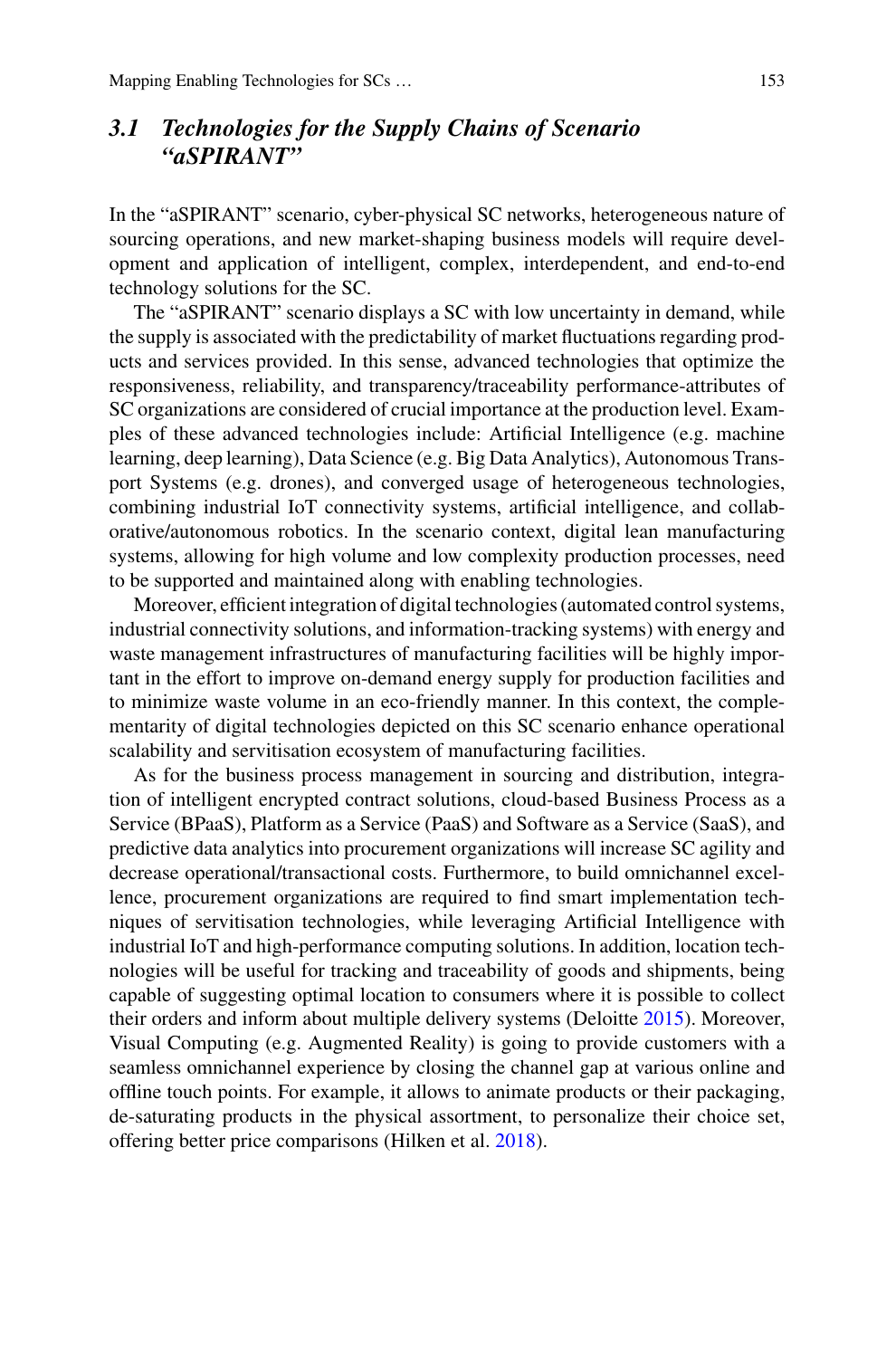In the context of closed-loop SC systems and lean manufacturing environments, there are various types of waste streams that will emerge within production: transport, inventory, motion, waiting time, over-processing, over-production, and defects. Integration of identification technologies and location technologies within the manufacturing facilities may increase efficiency in tracking waste streams in the production plants, while also providing service verification and productivity data on manufacturing waste inventory. On the other hand, cloud computing systems, also for Enterprise Resource Planning (ERP) solutions, might help to structure and tailor resource management behaviour of a procurement organization into a closed-loop business process flow. As for the impact of green technologies in manufacturing and process industry, it is difficult to depict, explicitly, technology use development paths in integrating these solutions within the existing manufacturing and processing infrastructure, as there is no one-size-fits-all business model enabling energy efficiency in industrial settings.

In this scenario, cloud-based computing systems will be used at different scales. The cloud-based computing, particularly manufacturing execution systems and ERPenabled operations' management technologies, leveraged by the use of AI and advanced algorithmics, may increase investment in advanced solutions for energy management on the factory floor. At the logistics level, cloud-based SaaS solutions enable further the automation of inventory solutions, open direct sales channels, and develop further personalized shipping solutions.

Additive manufacturing and innovative energy infrastructure will lead to achieve this transition towards a closed-loop and green SC. The emergence of smart materials, as well as of renewable and new energy sources, will be great assets to accomplish this objective. Smart materials, for instance, can be applied in smart green roofs for insulation, thus improving thermal performance and reducing the energy consumption (Mohamed [2017\)](#page-17-18). Similarly, they may be used as devices for temperature changes sensing, which can be shown through colour response capabilities, thus being especially important in emergency situations inside factories, industries and public buildings (Makakli [2017\)](#page-17-19). Furthermore, alternative propulsion systems will greatly participate to this transition. The use of IoT aids companies towards achieving better understanding of the current suppliers' performance, while frequently tracking and benchmarking performance over time. This is also true when considering sustainability aspects, such as real-time carbon footprint monitoring, combined with vendor/suppliers' historical performance and sustainability data collection, through the use of Blockchain technologies, for providing improvements on sustainability performance (Kouhizadeh and Sarkis [2018\)](#page-17-20). Moreover, the use of Visual Computing technologies such as VR and AR can contribute to increase operators' capabilities by creating a virtual environment that simulates the plant design or specifics tasks (Mattson et al. [2018\)](#page-17-21).

The future emergence of smart contracts and Blockchain will enable to face the challenge related to the legal dimension. This would be associated with the communication infrastructure. Development of sensors and their accuracy will lead to predominance of smart maintenance and aid on the development of the green SC. In addition, the use of 5G as network backbone for IoT and digital technologies greatly improves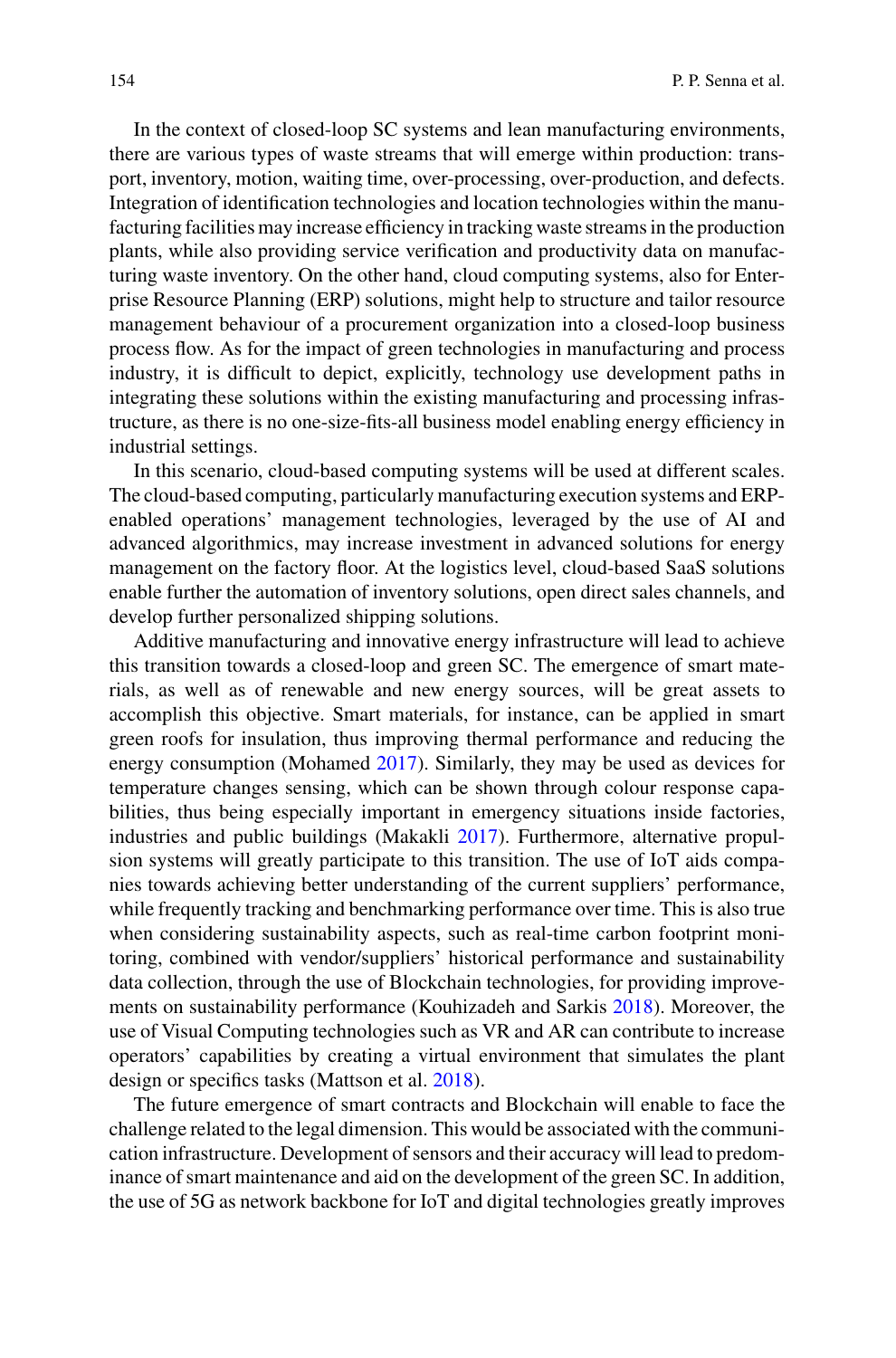traffic management in urban areas, thus reducing traffic congestion, driving time and vehicular pollutants (West [2016\)](#page-18-9).

# *3.2 Technologies for the Supply Chains of Scenario "PrOCEEDINg"*

The "PrOCEEDINg" scenario presents a customization-driven market, diverse sourcing and distribution operations, and the increasing focus on individualism aided by the DIY society, all of which will require SC strategies with fast response-time, posing leagile characteristics, while also being complex and interdependent in nature.

Since the SC for the "PrOCEEDINg" scenario presents predictable demand and supply combined with customized products and servitisation and the presence of high levels of digitalisation, it is paramount that the technologies herein focus on responsiveness, reliability, transparency and traceability, as well as flexibility performance-attributes regarding SC companies and industry sectors. Hence, the most important technologies would be Cloud Based Computer Systems (Platform as a Service—PaaS, Software as a Service—SaaS, Business Process as a Service— BPaaS and Infrastructure as a Service—IaaS are all applied for providing backbone into customization aided with servitisation) and Internet of Things (IoT; especially focusing on Cyber-Physical Systems—CPS). IoT is a key technology also for facing the rise of cybersecurity issues given the ever increasing need to rely on digitisation.

The customisation strategies are driven by the combination of high variety with small and medium production facilities, and by wide digital technologies' adoption. Thus, Hyperconnected Factories and Digital Mass Customization strategies are critical, greatly aided by the use of Autonomous Transport Systems (especially Autonomous Transports for last mile delivery) and Additive Manufacturing (with focus on 3D and 4D printing aimed at material extrusion capabilities, powder bed fusion, directed energy deposition and material jetting). These technologies are further supported by the implementation of IoT (through Process intelligence, machine to machine real-time communication and sensor technologies for devices in warehouses), as well as Communication Infrastructure (as provider of the backbone for the digitalisation process through enabling network communication technologies such as, 5G and NarrowBand-IoT). Furthermore, Energy Infrastructure (mostly focused on Smart Grids and Battery Energy Solutions Systems and Smart and Neural Grids) provides backbone to enable and enhance the afore mentioned technologies.

For a leagile SC, within this scenario, the use of autonomous transport systems and, more specifically, autonomous drones for maintenance and surveillance services are very important. Combined with autonomous robots, they will increase the reliability, responsiveness and in-line production of the SC, conferring it a lean characteristic. Moreover, the composition of an agile SC is enabled by: (i) the reduced use of resources such as energy; (ii) optimized available working space aided by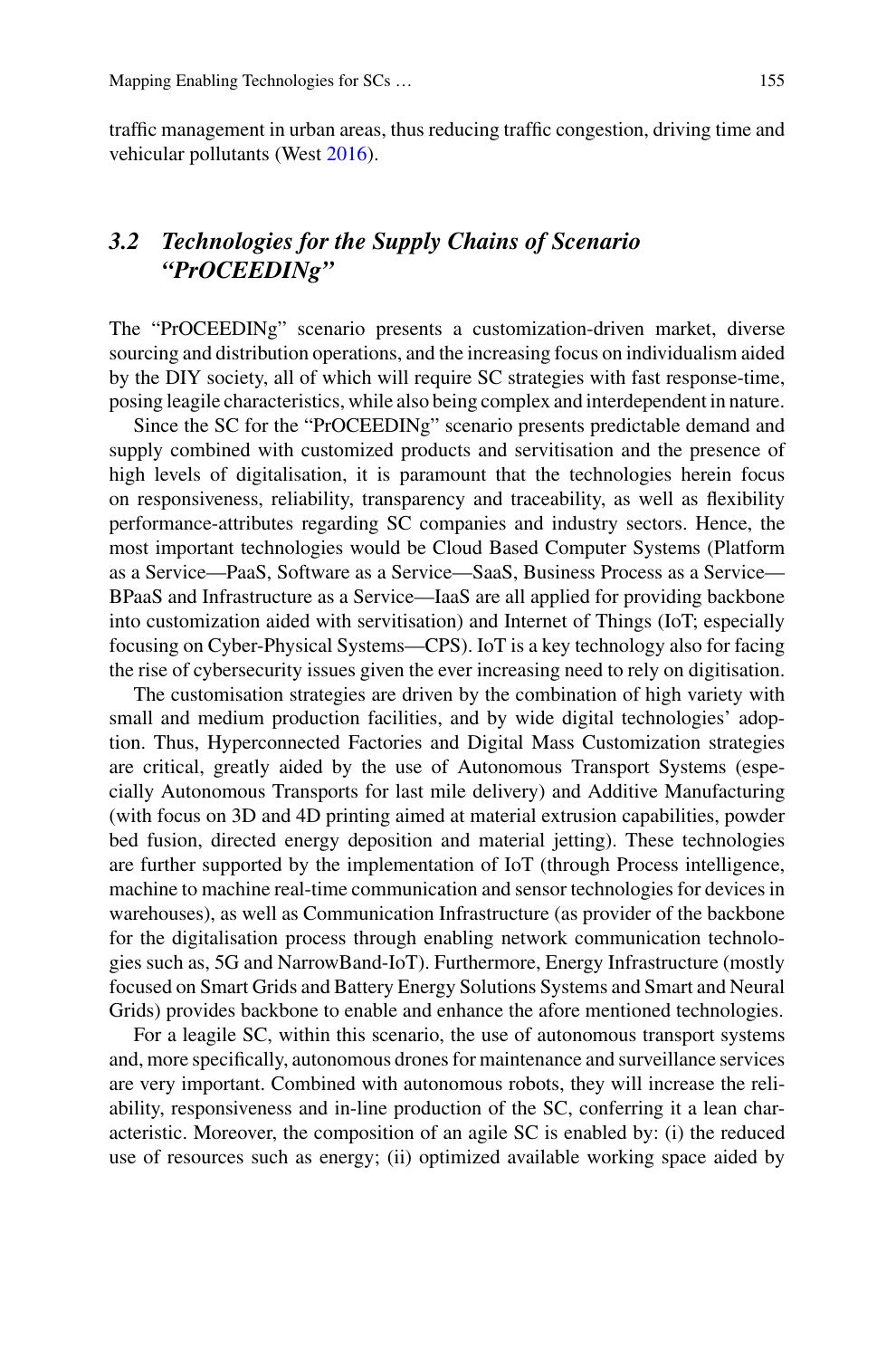Data Science (especially predictive analytics); and (iii) AI focused on the customisation issues (supported by deep learning algorithms for product demand and SC forecasting).

Additionally, autonomous transports have a significant impact on global distribution through the use of Autonomous ships/vessels and trains, greatly improving reliability and flexibility of the SC distribution. On the other hand, Cloud based computer systems will support companies in handling global outsourcing, which may be achieved through the BPaaS. Cloud based computer systems also supports the omnichannel distribution (by means of SaaS in the form of process intelligence tools aimed at omnichannel monitoring of customer experience), due to the need for multiple channels with different characteristics.

The combination of Consumer to Consumer (C2C) with omnichannel approach requires the implementation of Cloud Based Computer Systems (BPaaS aimed at providing enterprise resource management solutions, and PaaS with focus on smart contract platform for cybersecurity reasons). The logistical issue is tackled using Autonomous Transport Systems with autonomous vehicles and drones for last mile delivery, and autonomous trucks for road freight transport, which greatly increase efficiency of the combined strategies. Moreover, Identification Technologies may provide valuable data about consumers and their interactions with products and services, as well as real-time inventory management. Therefore, they can lead to increase speed of refunds and replacements, which in turn enhances omnichannel responsiveness and reliability, greatly improving SC performance (Group [2018\)](#page-17-22).

Lastly, given the growing concern surrounding circular economy capabilities, green SC and social-responsible strategies, Identification Technologies (i.e. for asset recovery and disposition aiding at minimizing costs and waste) and Location Technologies for object real-time detection and traffic information collection enable the decrease of environmental hazards on internal and external logistics (Kouhizadeh and Sarkis [2018\)](#page-17-20). Additionally, the use of IoT, Cloud Based Computer Systems and Communication Infrastructure (all three technologies providing the backbone through enabling network communication technologies) will play a very important role in securing safe communication and data exchange on activities related to waste management and promoting circular economy in manufacturing environments. Moreover, Alternative Propulsion Systems (both through Advanced Biofuels and Electro Mobility) and Renewable Energy Technologies (Hydrogen Production and Storage, Advanced Biofuels and Automated solar panels cleaning systems) are all technologies that contribute, with increasing levels of importance, to the mitigation of waste generation, reduction of greenhouse gas effects and promotion of resource-efficiency strategies (Kouhizadeh and Sarkis [2018;](#page-17-20) Tsao et al. [2017\)](#page-18-10).

Through data collection, that can be used to avoid excessive inventory, poor use of capacity, inactive and inefficient transportation and missed production schedules, IoT greatly improves SC closed-loop sustainability aspects (Parry et al. [2016\)](#page-18-11). In addition, 5G network can provide faster data and improve traffic management in urban areas with more efficient route optimisation, especially when compared to current wireless technologies (West [2016\)](#page-18-9). Also, Nanotechnology can be applied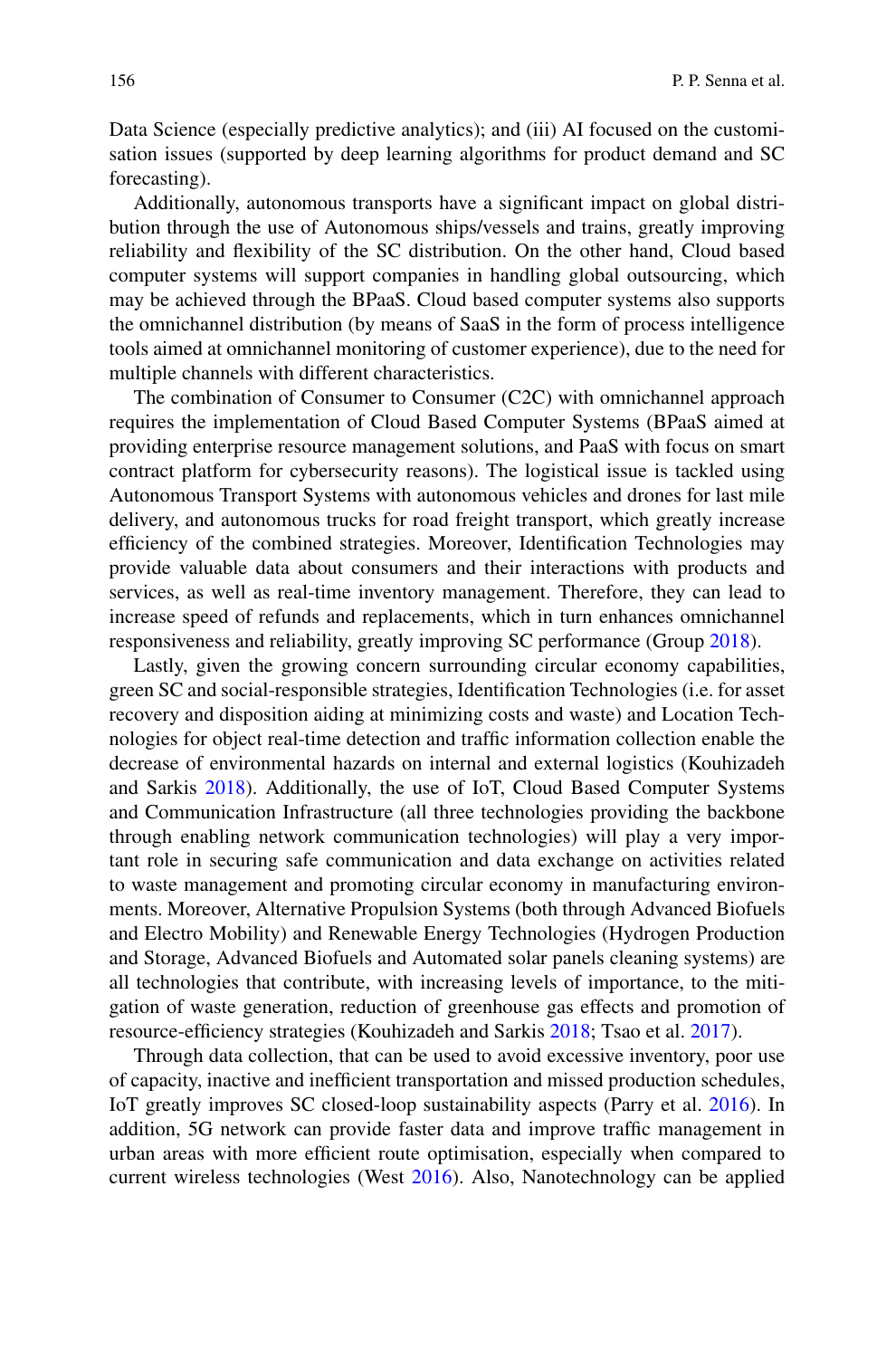for energy savings and carbon emissions' reduction in the final product, further increasing SC sustainability performance (OECD [2013\)](#page-18-12).

## *3.3 Technologies for the Supply Chains of Scenario "oFFsET"*

The "oFFsET" scenario is characterized by the presence of open borders with reduced sales tariffs, enabling the implementation of an agile manufacturing system based on glocal sourcing and distribution. There is stagnation on digital transformation due to the lack of regulations, which inhibits sustainable development. Thus, the conventional and disruptive production technologies coexist, with global players playing major role, especially concerning financial innovations and constrained digital transformation aided by cyber-physical systems.

This scenario is characterized by the adoption of conservative technologies, such as identification technologies and location technologies used in warehousing activities, customer service functions and tracking for route optimization in freight supply and freight distribution. These types of technologies enable high agility levels particularly important for scenarios with uncertainty in demand and supply. In addition, modular production systems and agile manufacturing systems take advantage of identification technologies mainly for warehousing activities.

Glocal sourcing and distribution include the use of location technologies for the routing optimization. Moreover, products are delivered by means of traditional distribution channels.

Cloud based computer systems, only available for large and global players, will support the sourcing process given that companies have to handle glocal sourcing and distribution, which may be achieved through the Software as a Service (SaaS). Data science, by using the sub-technology predictive analytics, will be used for forecasting demand for mainstream products. High uncertainty in demand and supply requires a more agile SC with improved design, which greatly profits from the use of identification technologies, predictive analytics and advanced AI algorithms.

The use of 4G/LTE for consumer-behaviour adoption towards more efficient use of resources, as well as for providing faster data connectivity, thus enabling managerial decisions regarding resource-efficiency, are considered the communications' backbone for a resource-efficient SC implementation (West [2016\)](#page-18-9).

## *3.4 Technologies for the Supply Chains of Scenario "DiThER"*

The scenario "DiThER" is defined by an increasing influence of digital transformation, dynamic development of autonomous solutions, establishment of electrification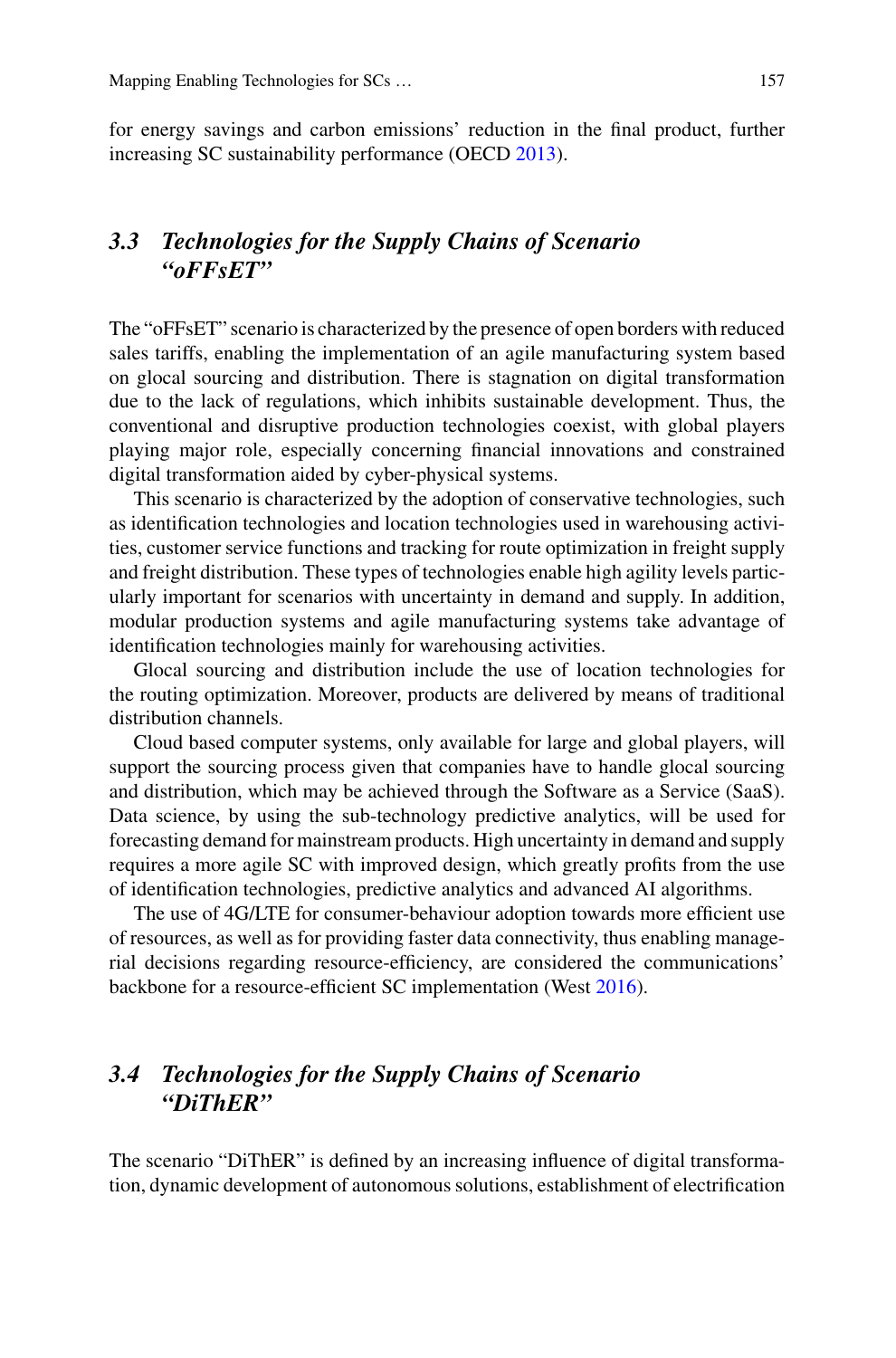technologies and green systems, the continuous exploitation of disruptive technologies and investment in smart cities. Still, the digital development is obstructed by stringent legal regulations, data management and privacy issues. The considered scenario is characterized by a high technological level in general (advanced digital features such as data science & IoT), but there is a lack of an overarching vision, coordination and cooperation in the SC.

For a leagile SC, which is relevant within this scenario, the use of digital technologies, such as data science and AI will be crucial for the agile adaptation of decisions and cost-efficient processes within the SC. Thus, the demand and SC forecasting and the resulting inventory optimisation with the support of predictive and prescriptive analytics and AI (e.g. machine and deep learning) will be a crucial factor to adapt to the uncertain and individual demand.

In order to develop a closed-loop SC, the use of alternative propulsion systems and renewable energy technologies will be very important. As smart cities become the norm in the scenario, the use of energy-efficient autonomous transport systems with alternative propulsion (e.g. advanced biofuels, electro mobility) will increase significantly. In this context, renewable energy technologies (e.g. advanced biofuels) will also be widespread.

Moreover, to implement the closed-loop SC, the use of IoT in the form of sensors and Machine-to-Machine (M2M) communication will represent an essential factor for capturing data on transportation logistics environment and enabling to connect in real-time production lines with SC processes.

The additive manufacturing (3D and 4D printing) will permit the increased individualization and development of a DIY society. Regarding the servitization, Cloud Based Computer Systems, such as Platform (PaaS), Software (SaaS) and Business Process as a Service (BPaaS), will play an important role enabling a digital platform economy.

For what concerns urban manufacturing systems, the use of collaborative and autonomous robots (e.g. smart transport robots), innovative energy infrastructure (e.g. smart and neural grids) and autonomous transport systems, such as autonomous vehicles (e.g. self-driving delivery robots) or drones for the last mile delivery will progress considerably.

The application of data science and AI will be a crucial factor in general for this scenario to enable the full potential of the urban living (e.g. smart routing).

#### *3.5 Technologies for the SCs of Scenario "UNEasE"*

An unstable political environment is the backbone of the "UNEasE" scenario, displaying a presence of protectionism, economic uncertainty and fragmentation of confederations. The lack of well-established regulations in various fields affects environmental and technological development, therefore, IP protection and customer data are at risk with low investments in cyber-security. Bearing obstacles regarding digital transformation, the agents rely solely on the traditional business to business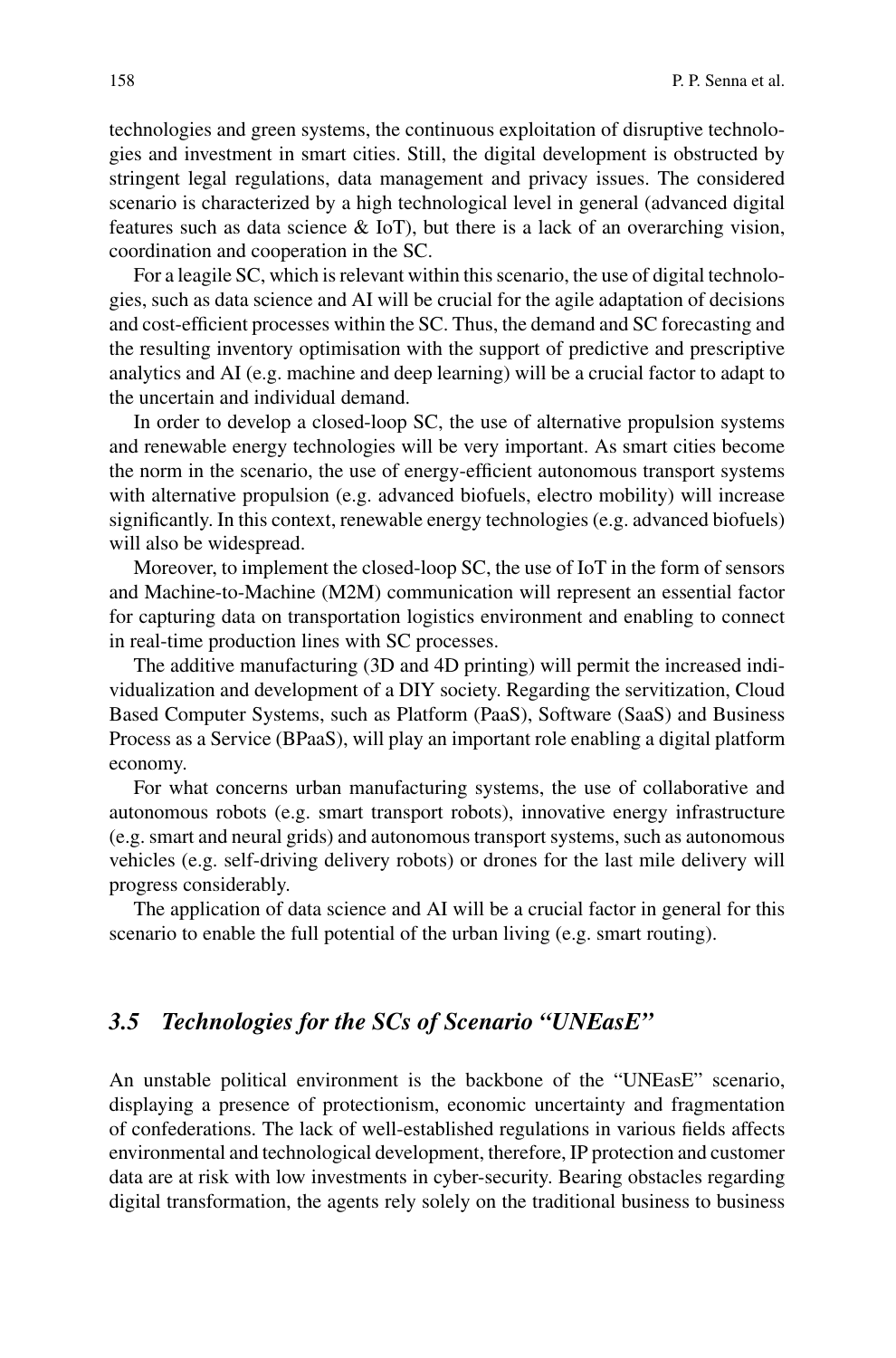environment, where traditional economy persists aided by the traditional production technologies. Disruptive technologies are implemented solely by big players, which set aside SMEs and Start-ups to compete exclusively on local markets, focusing mostly on customized products aimed at supporting the rise of DIY trends. Moreover, solutions are needed to face the dangerous effects of the climate changes and resource scarcity.

There are some features of the SC strategic dimensions in the "UNEasE" scenario that mainly influence the adoption of the technologies identified previously, like the low digitalization level in the society (including industry). In fact, in this scenario, the traditional economy persists due to the lagging of a clear legislation for data management which worsen a limited level of digitalization with a coexistence of traditional and new technologies. Moreover, there is a problem of unskilled workforce. This means that companies need to be supported in the implementation of new technologies with actions from public bodies that can create awareness through different training programs as well as directly support with actions to finance the introduction of new technologies. In particular, the following technologies can be useful to overcome challenges in this scenario.

Along a SC for customized products, as the one required in this scenario the use of some digital technologies, mainly in the down-stream side, is useful to improve the performance of the network. Companies should adopt technologies like Big Data Analytics and Business Intelligence to support the process of detecting customers' needs and changes in market demand. These technologies can enable to process in an efficient way the vast amount of data from markets and consumers and convert them into meaningful information. The aim is to create customers' profiles and identify new market trends to understand and possibly predict the high variability of the demand. This can have an indirect but positive impact on the management of the SC since these data can be processed in an efficient way to integrate the supplier role. Another technology consists in sensors to collect data for the realization of customized products and identify all the specific peculiar variants and characteristics required by different markets. Sensors are composed of integrated hardware (smart devices) and software (apps) and are configured with unique resource identifiers in Internet (Ding and Jiang [2016\)](#page-17-23). Customers can interact with companies to express their feelings and opinions or co-create personalized products in social media: the interactions enable to capture their real needs. In the Business to Consumer (B2C) relationships these problems are overlapped thanks to the growing number of startups. Start-ups or Fintech companies in fact apply and develop technologies based on social sensors for improving relationships with customers as well as smart contract and mobile apps which support the rise of the sharing economy and improve the relationship between final customers and companies.

Among the production technologies ensuring flexibility and increasing the SC performances in terms of agility, responsiveness and reliability, additive and hybrid manufacturing represent the ones that can be more widely adopted in this scenario. 3D printing for example is a technology that can make the SC customer- driven, agile and also resource efficient because the amount of residual material or waste remaining after the process is significantly less than in subtractive manufacturing. Moreover,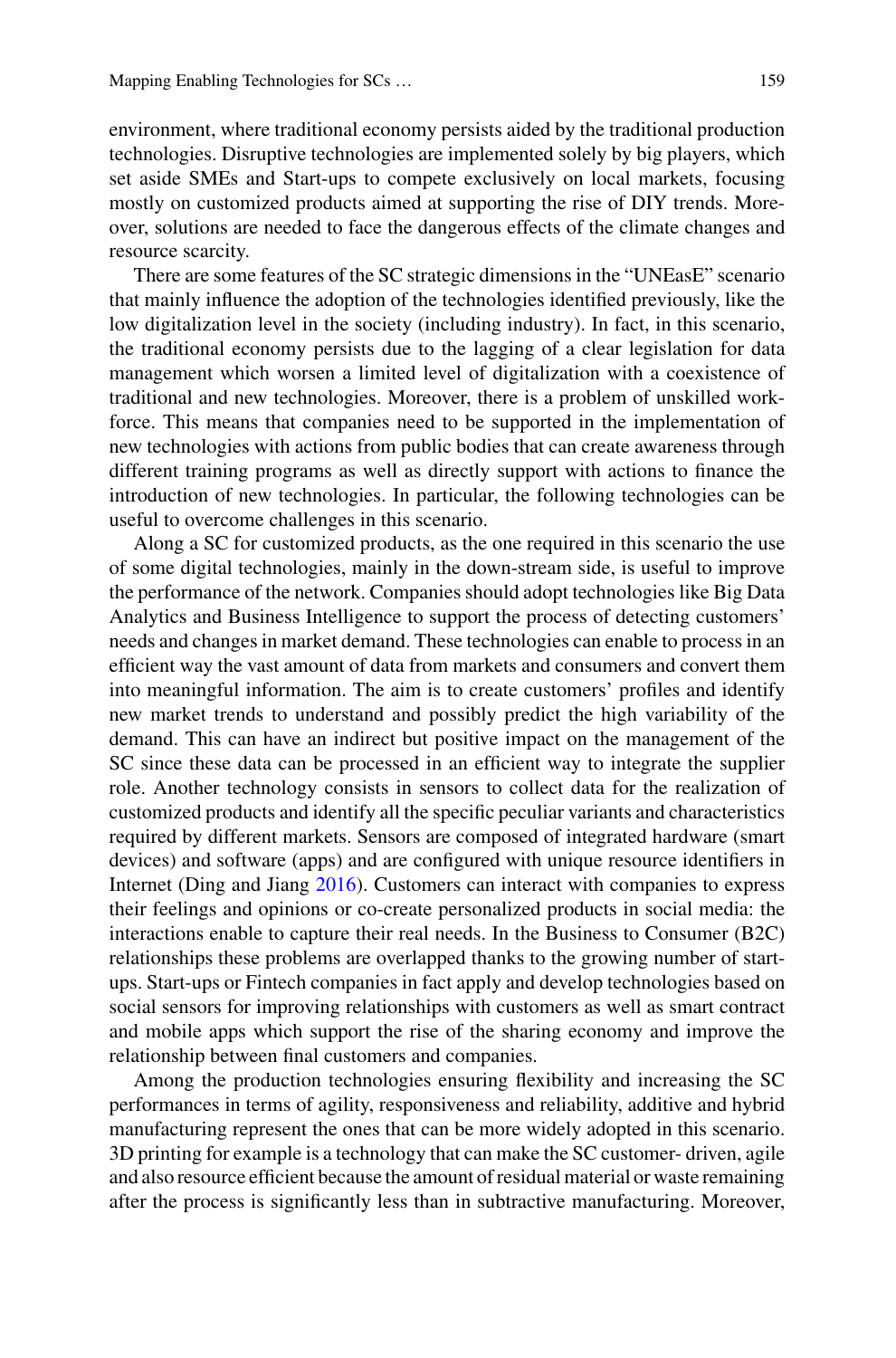additive manufacturing is also a technology that fit well with the emerging urban manufacturing trend. In this scenario, the production phase must be indeed flexible and near located to the market, and the rise of small factories and FabLabs would support the DIY trend. In this sense, 3D-printing enables production of personalized products and components to be brought near to the customer in urban plants, or in specific service centres, available for customers willing to realize their own goods according to peculiar features. In this new urban setting, electric vehicles will be used equipped with location technologies, such as GPS tracking systems, which require well-developed communication infrastructure achievable with the implementation of 5G. The communication and location technologies are useful not only for the local distribution but also to manage global suppliers since the problems related to protectionism and resource scarcity, sometimes, force companies to search materials also in faraway countries: the mentioned technologies enable to gain efficiency in the transport of goods and in the communication along the chain.

Even though the development of green systems is ongoing, given the related high costs and unclear regulations in this scenario, it is foreseen an improvement of the renewable energy technologies and smart grids solutions to make the SC greener. To achieve the goal of a resource efficient SC other technologies can be used as the abovementioned additive manufacturing and the cloud-based systems (Mai et al. [2016\)](#page-17-24). For example, platforms as a service allow companies to optimize resource sharing and procurements among the different plants in the urban area, supporting also online production, distribution and service scheduling and even the customer in the application of the DIY paradigm. In addition, IoT greatly aids resource efficiency, since it allows for data collection which is useful to avoid excessive inventory and missed production schedules (Parry et al. [2016\)](#page-18-11).

After a disruptive event, like natural disasters, the humanitarian SC has to be immediately activated and technologies like IoT (associated with big data analytics), communication infrastructure, smart wearable devices, and location technologies are useful to save lives during the response phase, facing the first emergency step and quickly tracking people. Moreover, during the reconstruction phase, these technologies can be used to manage in an efficient way the distribution of resources: saving as many costs as possible means being able to help more people.

## *3.6 Technologies for the Supply Chains of Scenario "ENDANGEr"*

Regarded as the most unstable scenario brought forth within scenario-building projections included, "ENDANGEr" shows a collapse of governments in Europe supported by full protectionism and the fragmentation of confederations. Thus, a global trade shift is observed, with power being transferred to emerging market economies. The presence of frugal mass products, risk-hedging production systems, glocal sourcing with local distribution and simple production systems are justified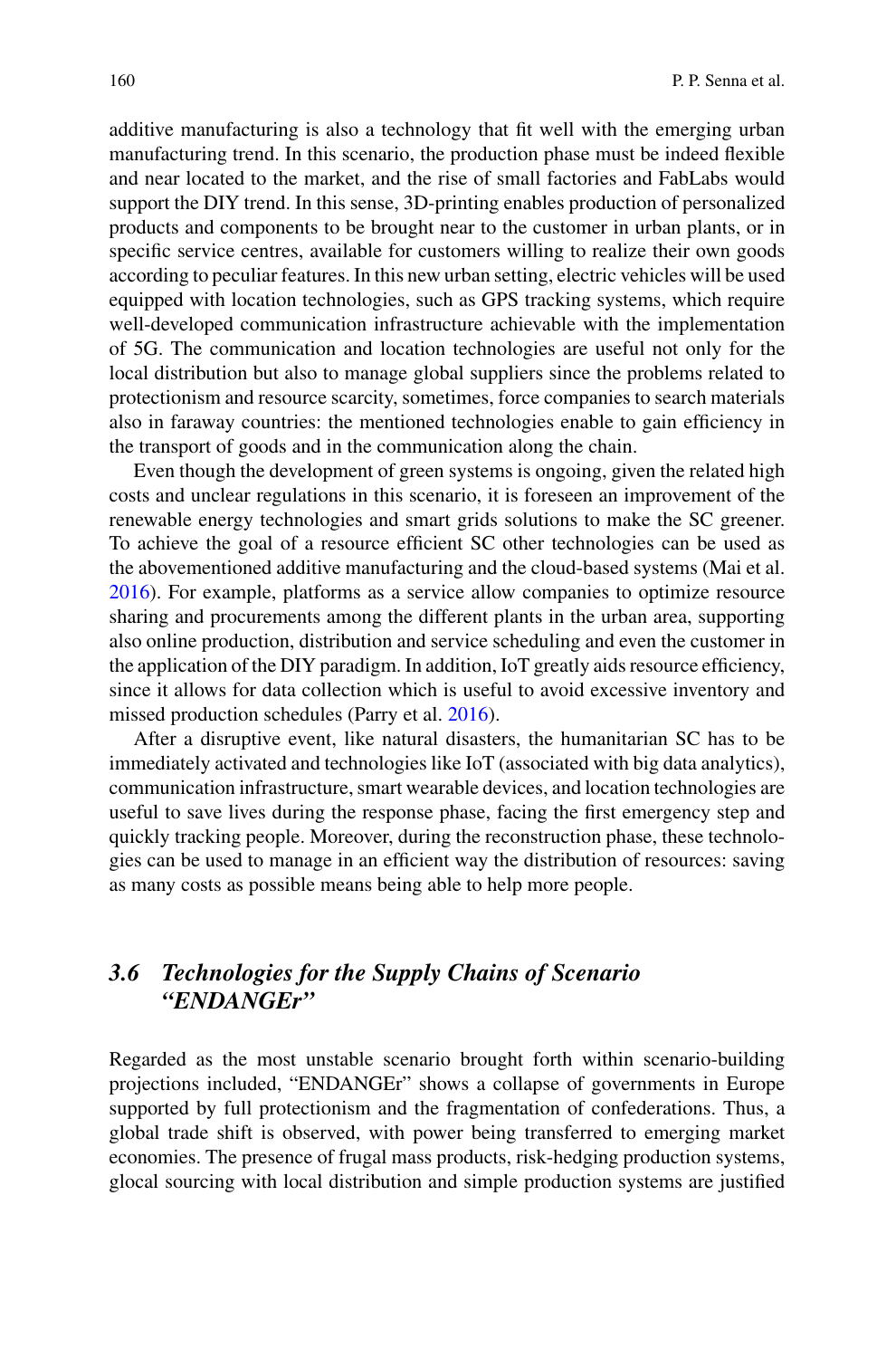by harsh environmental impacts, boasting resource scarcity and lack of regulations. Hence, resource-efficient SC combined with humanitarian ones are common-place and widely implemented, given the high risk and challenging conditions, especially for companies that must deal with traditional economies being conducted without the presence of intermediaries, enhancing the uncertainty regarding financial resources availability.

This scenario is characterized as the least digitalized, hence it is supported by more traditional SC strategies. Among these, frugal mass products are definitely on the core, partially aided by autonomous and collaborative robots and IoT (mostly through Process Intelligence to support decision making). Given the low demand and high supply risk uncertainty of this scenario, which compels the use of risk-hedging SC strategy, IoT plays a central role through Sensor Technologies.

Sourcing is provided by means of Autonomous Transport Systems, especially Autonomous Vehicles and Drones, despite being implemented on a smaller scale, aimed at supporting the glocal sourcing. On the other hand, distribution is mostly accomplished by Autonomous vehicles for last mile delivery and drones due to the local focus, complemented by Electro Mobility from Alternative Propulsion Systems.

Regarding the low level of digitalisation encountered by companies, production systems will most likely be of simple nature and focused in emerging countries, especially when considering the political shift of power. Likewise, efficient and reconfigurable manufacturing systems are prominent due to the uncertainty surrounding supply, the presence of low variety and large production facilities, as well as timid adoption of autonomous technologies. Therefore, the machine to machine real-time communication and connectivity from Internet of Things, Cyber-Physical Systems implementation and the use of Process Intelligence for decision-making capabilities are considered crucial for the frugal mass products manufacturing capabilities. Moreover, it is expected that Artificial Intelligence will be somewhat prominent, mostly represented through machine learning and deep learning, complimented by Big Data Analytics from Data Science point-of-view.

Sales channels will certainly remain traditional given the economic aspects of the scenario for this SC, hence the need for IoT technologies to rise due to decisionmaking requirements.

From the sustainability aspect, IoT is present, mostly aimed towards resourceefficient and humanitarian SC through sensor technologies adoption, machine to machine real-time communication and connectivity for information exchange. IoT allows for real-time access to information regarding the position and availability of resources, which is considered crucial in decision-making processes related to natural disasters' occurrences (Prasad et al. [2018\)](#page-18-13).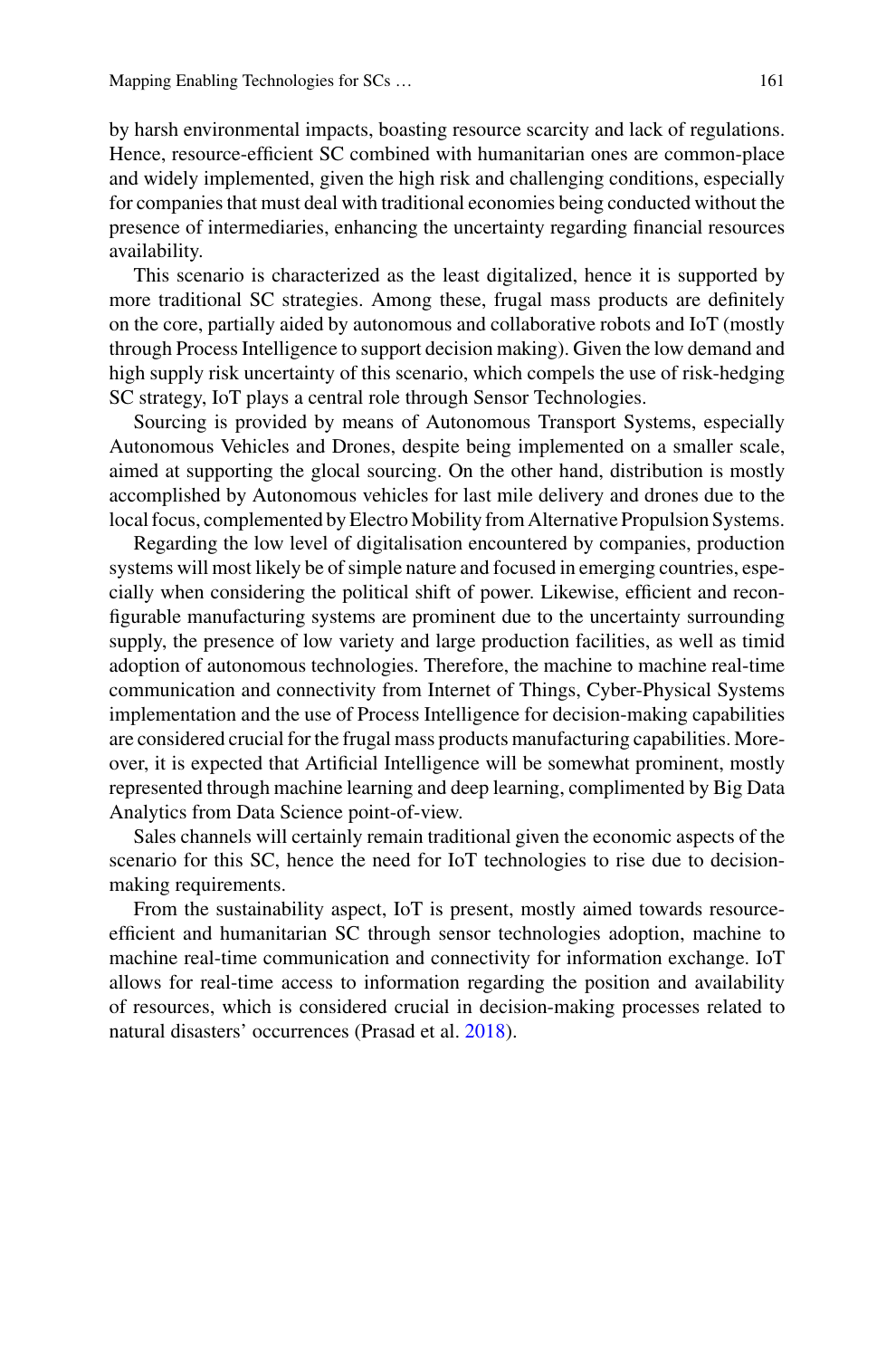#### <span id="page-15-0"></span>**4 Discussion and Cross-Scenario Comparison**

This section focuses on providing a cross-scenario comparison regarding the mapping of enabling technologies. It should be noted that this mapping does not have a quantitative value but aims to provide a qualitative vision of the set of technologies which have been considered for each scenario, according to the technological profile of the scenario itself (digital master, tech fashionista, tech beginner, tech conservative) and its other features (e.g. customisation, sustainability, etc.).

We can expect that SC for "aSPIRANT" and "DiThER" macro-scenarios present all enabling technologies implemented. Nevertheless, it should be noted that "aSPI-RANT" scenario presents full implementation of the enabling technologies, due to the presence of a highly digitalized environment, categorized as the Digital Masters one, and availability of investments to support the large-scale implementation.

On the other hand, SC of "DiThER" scenario present the trend for being Tech-Fashionistas, in the sense that the implementation of the enabling technologies is sporadic and less withstanding. Furthermore, the "PrOCEEDINg" scenario can also be considered as Digital Masters, with highly digitalized environment and investments, despite lacking the implementation of Blockchain/Distributed Ledger technology due to the presence of an economic environment with Bank and Fintechs collaboration, which may hinder the development of innovative financial distributed exchange solutions between actors.

Otherwise, SC for scenarios "UNEasE", "ENDANGEr" and "oFFsET", being considered Low-Tech (Tech Conservatives or Tech Beginners, depending on the technologies' implementation level and maturity level), have limited application of enabling technologies due to the digital, economic and sustainability characteristics. For this reason, these scenarios are the ones which will require more efforts in order to fill the gaps in terms of technology development and adoption. In the case of the "ENDANGEr" scenario, the presence of Autonomous Transport Systems, Robotics and AI enables the dynamic development of autonomous technologies. Having a world where the traditional role of banks as economic framework requires the implementation of Blockchain enabling technologies, especially cryptocurrencies such as Bitcoin and Ethereum. Regarding "UNEasE" scenario, Smart Materials are used on the production of Mobile and Wearable Devices applied for customized products (enhancing the responsiveness and reliability aspects), as well as on natural disasters occurrences, tackled by Humanitarian/disaster relief SC.

Lastly, the scenario "oFFsET" presents digital impediment and an innate reluctance to accept autonomous technologies, which hinders the implementation of most enabling technologies. Moreover, the unstable Confederations combined with lacking legislation on all major dimensions more than likely will deter major investments required for research, development and implementation of these enabling technologies. Thus, only enabling technologies which are already broadly implemented are present in the SC for "oFFsET" scenario.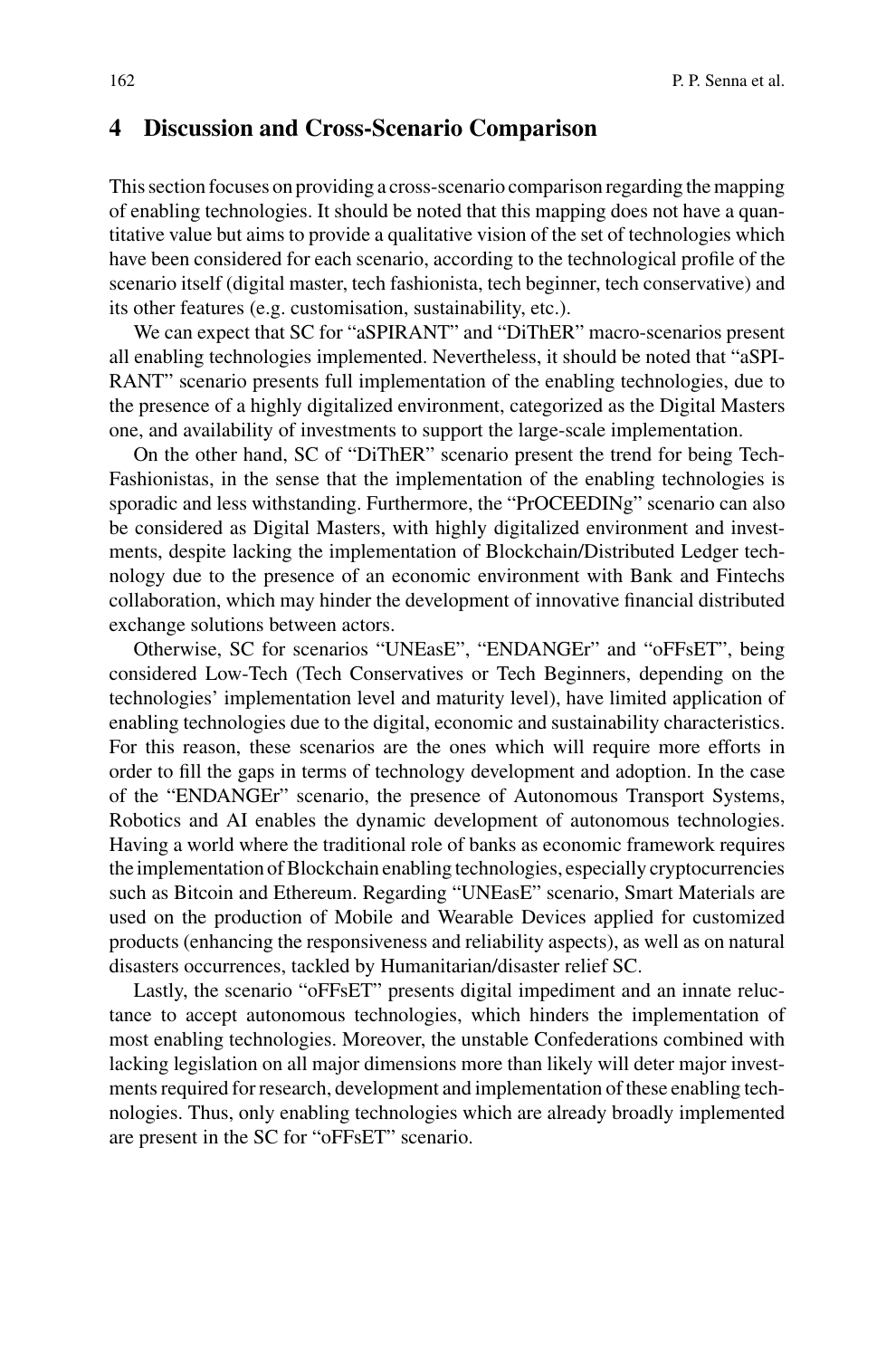## **5 Conclusions**

This chapter presented the enabling technologies for the SC to be implemented in the future scenarios foreseen for the next decade. The proposed methodology was based on technology mapping and technology portfolio approach, with emphasis on the adoption of Table Management Tool. The enabling technologies were evaluated having the SC scenarios and strategies as the basis for their definition, as well as the technology scouting.

The first results were drawn with regards to the SC scenarios and were detailed on Sect. [3.](#page-3-0) An overview of the findings was presented in the following Sect. [4.](#page-5-0) Further, given some overlapping on the possible technological applications in different scenarios, a cross-dimension mapping was carried out, where technologies were grouped for each specific SC strategies concerning 6 dimensions: Products & Services, Sourcing & distribution, SC Configuration, Manufacturing Systems, Sales Channels and Sustainability. This cross-dimension mapping aims at providing valuable inputs for companies and decision-makers that are looking to implement single strategies or bundles with mixed strategies, thus being able to better decide which enabling technologies to focus on to improve their SC performance.

The results of the technology mapping conducted through this chapter, aimed at linking enabling technologies with scenarios and SC strategies, and constitutes valuable input for roadmapping and policy definition. Most technologies can have a declination for each strategy according to the specific aim. Moreover, a technology can be applied to different strategic dimensions and there is the need for an integrated approach to consider technologies not as standalone solutions but in an integrated way.

One relevant aspect turning out from this mapping is indeed the importance of integrating different technologies which is necessary to fully implement innovative strategies for future SC. The mapping in Sect. [4](#page-5-0) does not aim to be exhaustive but to give good examples for the wide range of possible applications.

**Acknowledgements** We are grateful to all contributors of the Next-Net project team and particularly to Ana Cristina Barros, Ricardo Zimmermann, Rosanna Fornasiero, Irene Marchiori, Cemre Mutlu, Victoria Muerza and Mustafa Çagri Gürbüz. This work was financially supported by the European Union's Horizon 2020 Research and Innovation Program under the Grant Agreement No. 768884 for the project NEXT-NET: Next generation Technologies for networked Europe.

### **References**

<span id="page-16-1"></span>Arasti MR, Moghaddam NB (2010) Use of technology mapping in identification of fuel cell subtechnologies. Int J Hydrogen Energy 35(17):9516–9525

<span id="page-16-0"></span>ATMAE—The Association of Technology, MA (2009) (JRW Wright Jr, Producer, & ATMAE Executive Board) Retrieved 24 June 2018, from ATMAE Venn Diagram: http://www.atmae.org/ [page/AboutATMAE?&hhsearchterms=%22technology+and+management+and+definition%22](http://www.atmae.org/page/AboutATMAE%3f%26hhsearchterms%3d%2522technology%2band%2bmanagement%2band%2bdefinition%2522)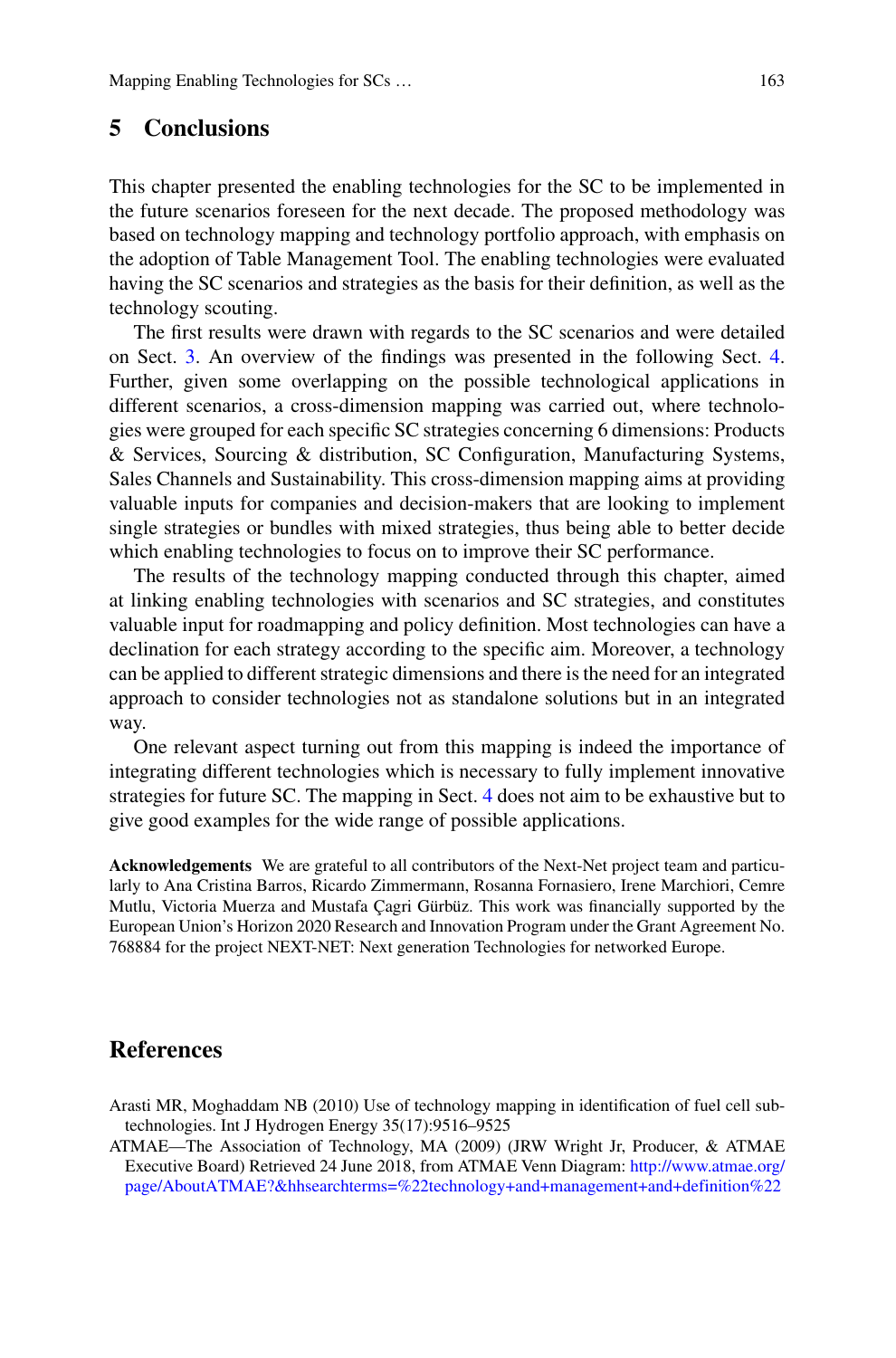- <span id="page-17-15"></span>Barros AC, Senna P, Marchiori I, Kalaitzi D, Balech S (2020) Scenario-driven supply chain charaterization using a multi-dimensional approach. In: Fornasiero et al (ed) Next generation supply chains: a roadmap for research and innovation, Springer
- <span id="page-17-3"></span>Buer SV, Strandhagen JO, Chan FT (2018) The link between Industry 4.0 and lean manufacturing: mapping current research and establishing a research agenda. Int J Prod Res 56(8):2924–2940
- <span id="page-17-7"></span>Brennan L, Ferdows K, Godsell J, Golini R, Keegan R, Kinkel S, Srai SJ, Taylor M (2015) Manufacturing in the world: where next? Int J Oper Prod Manage 35(9):1253–1274
- <span id="page-17-13"></span>Cagnin C, Keenan M, Johnston R, Scapolo F, Barre R (2013) Future-oriented technology analysis: Strategic intelligence for an innovative economy. Springer, Heidelberg
- <span id="page-17-10"></span>Chen H, Wakeland W, Wu J (2012) A Two-stage technology foresight model with system dynamics simulation and its application in the Chinese ICT industry. Technol Forecast Soc Chang 79:1254– 1267
- <span id="page-17-9"></span>Council US (1987) Management of technology—the hidden competitive advantage. Washington National Academy Press
- de Miranda Santo M, Coelho GM, dos Santos DM, Filho LF (n.d.) Text mining as a valuable tool in foresight exercises: a study on nanotechnology. Technol Forecast Soc Change 73:1013–1027 Deloitte (2015) Omni-channel retail—a deloitte point of view. Deloitte AB
- <span id="page-17-23"></span><span id="page-17-16"></span>Ding K, Jiang P (2016) Incorporating social sensors and CPS nodes for personalized production under social manufacturing environment. Procedia CIRP 56:366–371
- <span id="page-17-22"></span>Group AM (2018) Why RFID is crucial for omnichannel retailing. Retrieved Nov 01 2018, from <https://www.advancedmobilegroup.com/blog/why-rfid-is-crucial-for-omnichannel-retailing>
- <span id="page-17-12"></span>Gudanowska AE (2014) Technology mapping as a tool for technology analysis in foresight studies. 2014 IEEE International Technology Management Conference, Chicago, IL, pp. 1–4
- <span id="page-17-11"></span>Gudanowska AE (2016) Technology mapping—proposal of a method of technology analysis in foresight studies. Bus Theory Pract 17(3):243–250
- <span id="page-17-17"></span>Hilken T, Heller J, Chylinski M, Keeling DI, Mahr D, de Ruyter K (2018) Making omnichannel an augmented reality: the current and future state of the art. J Res Interact Mark
- <span id="page-17-8"></span>Holmström J, Holweg M, Khajavi SH, Partanen J (2016) The direct digital manufacturing (r) evolution: definition of a research agenda. Oper Manage Res 9(1):1–10
- <span id="page-17-6"></span>Ivanov D, Dolgui A, Sokolov B, Werner F, Ivanova M (2016) A dynamic model and an algorithm for short-term supply chain scheduling in the smart factory industry 4.0. Int J Prod Res 54(2):386–402
- <span id="page-17-14"></span>Khalil T (2000) Management and technology: the key to competitiveness and wealth creation. McGraw Hill, New York, NY
- <span id="page-17-2"></span>Khorram NM, Nonino F (2017) Additive manufacturing management: a review and future research agenda. Int J Prod Res 55(5):1419–1439
- <span id="page-17-20"></span>Kouhizadeh M, Sarkis J (2018) Blockchain practices, potentials, and perspectives in greening supply chains. Sustainability
- <span id="page-17-0"></span>Lee J, Kao HA, Yang S (2014) Service innovation and smart analytics for industry 4.0 and big data environment. Procedia CIRP 16:3–8
- <span id="page-17-5"></span>Li Y, Jia G, Cheng Y, Hu Y (2017) Additive manufacturing technology in spare parts supply chain: a comparative study. Int J Prod Res 55(5):1498–1515
- <span id="page-17-4"></span>Liu P, Huang SH, Mokasdar A, Zhou H, Hou L (2014) The impact of additive manufacturing in the aircraft spare parts supply chain: supply chain operation reference (scor) model based analysis. Prod Plan Cont 25(13–14):1169–1181
- <span id="page-17-24"></span>Mai J, Zhang L, Tao F, Ren L (2016) Customized production based on distributed 3D printing services in cloud manufacturing. Int J Adv Manuf Technol 84(1–4):71–83
- <span id="page-17-19"></span>Makakli ES (2017) Potential of smart materials for sustainable architecture. Int J Soc Sci 55:267–275
- <span id="page-17-21"></span>Mattson S, Salunke O, Fast-Berglund A, Li D, Skoogh A (2018) Design concept towards a humancentered learning factory. Procedia Manuf 25:526–534
- <span id="page-17-18"></span>Mohamed AS (2017) Smart materials innovative technologies in architecture: towards innovative design paradigm. Energy Procedia 115:139–154
- <span id="page-17-1"></span>Mosterman PJ, Zander J (2016) Industry 4.0 as a cyber-physical system study. Soft Syst Model 15(1):17–29